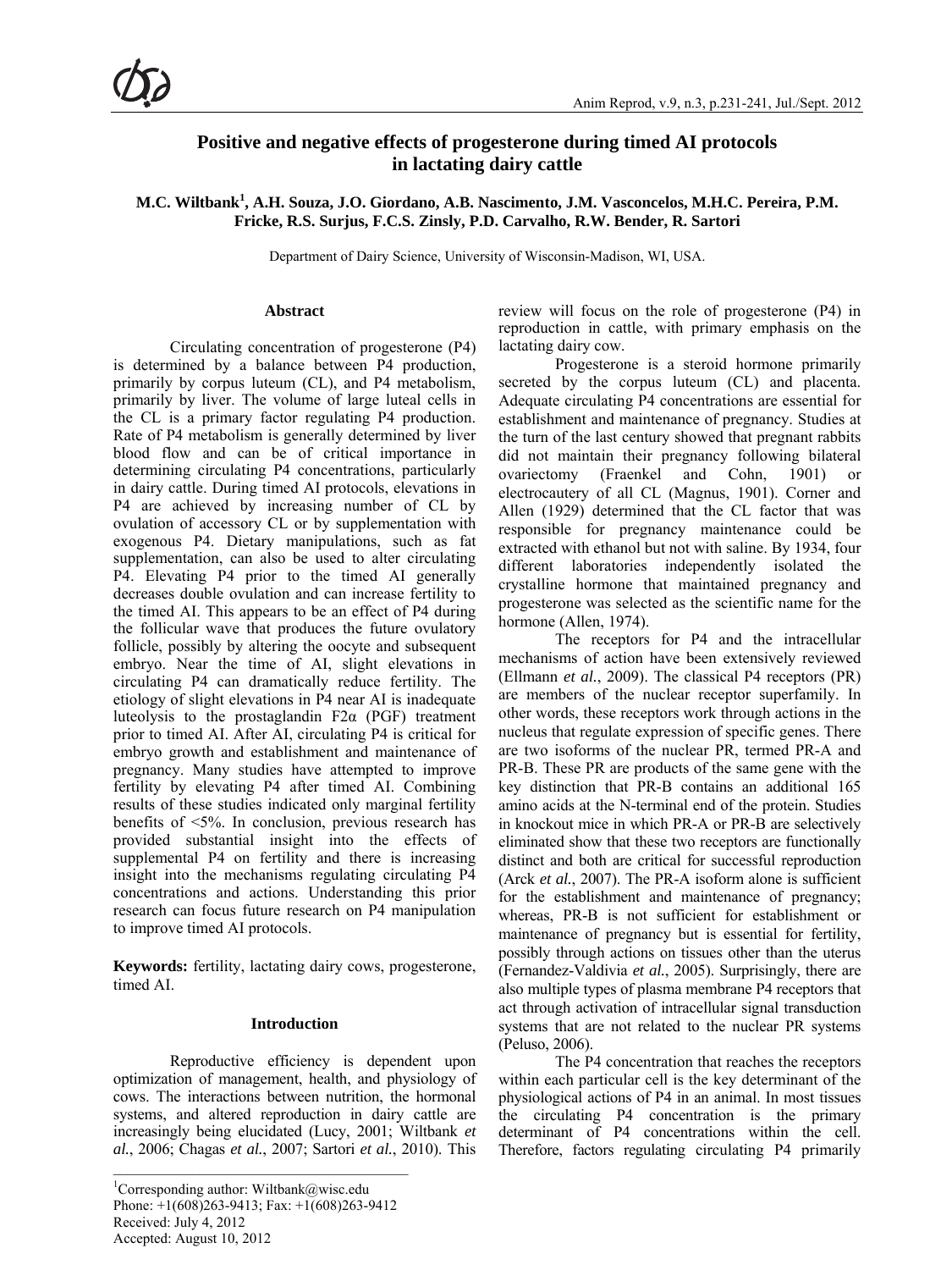determine the magnitude of P4 responses throughout the body.

Circulating P4 concentrations (Fig. 1) represent a balance between the production of P4, primarily by the CL (shown on left), and the metabolism of P4, primarily by the liver (shown on right). If P4 production is increased by an increase in luteal tissue without a change in liver blood flow, then circulating P4 will increase. Conversely, if liver blood flow doubles, from 1000 to 2000 l/h, then there will be a corresponding decrease in circulating P4 even though P4 production has not been altered. Thus, an understanding of regulation of circulating P4 must carefully consider the factors regulating P4 production and P4 metabolism. Over 80% of P4 production during the estrous cycle of the cow is due to constitutive P4 production by the large luteal cell (Niswender *et al.*, 1994; 2000; Diaz *et al.*, 2002). Regulation of constitutive P4 production by the CL does not appear to require stimulatory pathways but can be dramatically decreased during luteolysis induced by exogenous or endogenous PGF. These concepts are more fully developed in a companion manuscript on regulation of the CL (Wiltbank *et al*., 2012). Conversely, although liver enzymes involved in P4 metabolism can be regulated, we speculate in this model that the primary regulation of P4 metabolism in the lactating cow is related to the rate of liver blood flow.

The role of feed intake in regulating P4 metabolism and thus circulating P4 was initially demonstrated in studies with pigs and sheep (Christenson *et al.*, 1985; Parr *et al.*, 1993; Prime and Symonds, 1993). For example, the studies in sheep showed convincingly that as feed intake increased, there was a clear increase in liver blood flow with a corresponding decrease in circulating P4 (Parr *et al*., 1993). Our studies extended these studies to the lactating dairy cow by demonstrating the clear relationship between dry matter intake, liver blood flow, and circulating concentrations of P4 as well as another steroid hormone, estradiol-17ß (Sangsritavong, 2002; Sangsritavong *et al.*, 2002; Wiltbank *et al*., 2006). After matching Holstein cows for weight and age, high producing dairy cows had more than twice the liver blood flow as found in non-lactating cows. Similarly, the metabolic clearance rate of estradiol and P4 were much greater in lactating than non-lactating cows, probably reflecting the increased blood flow to the liver. Thus, when P4 was infused at a constant rate in lactating and nonlactating dairy cows, the concentration of P4 that was reached at steady-state in the blood was much greater in non-lactating than lactating cows due to the high metabolic clearance rate of P4 in the lactating cows. Thus, if there was the same production of P4 from the CL, a lactating cow will have a much lower circulating P4 concentration than a non-lactating cow.

The underlying physiology for the decrease in circulating P4 seems to be relatively simple (Wiltbank *et al*., 2006). If we assume that any blood that flows through the liver is completely cleared of P4, in other words 100% metabolism of P4 in liver blood (Bedford *et al.*, 1974; Freetly and Ferrell, 1994), then any increase in rate of blood flow to the liver would produce a corresponding increase in rate of P4 metabolism. Blood flow to the liver comes from two major blood vessels, the hepatic artery and the portal vein. The portal vein drains the blood from the digestive tract and takes this blood to the liver. Any increase in blood flow to the digestive tract, for example due to an increase is feed intake, will necessarily increase blood flow to the liver through the portal vein. Thus, an increase in feed intake will increase blood flow to the digestive tract, increasing blood flow to the liver and thereby increasing the rate of P4 metabolism solely due to higher amount of P4 entering the liver due to greater volume of liver blood flow (Sangsritavong *et al*., 2002). It is also likely that P4 is metabolized in the tissue of the digestive tract, as well as the liver (Bedford *et al*., 1974; Freetly and Ferrell, 1994). This simple physiological explanation helps to illustrate how various physiological states could produce dramatic changes in circulating P4 solely due to changes in P4 metabolism.

Metabolism of P4 by the liver generally involves enzymatic reactions that have been described as phase I or phase II reactions (Fig. 1). The phase I reactions can either hydroxylate progesterone in multiple positions using the P450 enzymes, primarily CYP3A4 and CYP2C enzymes, as well as other CYP enzymes. A more active pathway for P4 metabolism in bovine involves reduction of the double bond at the 4-5 position to a 5-alpha or 5-beta reduced progesterone and reduction of the ketone at the 3 position to a hydroxyl group. The ketone at the 20 position is also hydroxylated to produce a tetrahydrosteroid from the P4 molecule. The enzymes involved in these reactions are the 5-alpha reductase enzyme producing 5-alphareduced progestins and AKR1D1 producing 5-beta reduced progestins. The 5-beta reduced progestins account for about two-thirds of the mass of steroids that are inactivated. Reduction of the 3-ketone to a 3 hydroxy and reduction of the 20-ketone to a 20-hydroxy are mediated by the AKR1C enzymes with AKR1C4 being the most abundant enzyme with the high catalytic efficiency. However other AKR1C isoforms may also be important in metabolisms of P4 in cattle. The most common pathway, based on ovine liver microsome metabolism of P4, is 6-beta hydroxylation (Murray, 1991) or 21-hydroxylation (Murray, 1992). However, almost all P4 metabolites found in blood, urine, or feces are 5-alpha or 5-beta reduced pregnanes (Stupnick and Williams, 1968; Chantilis *et al.*, 1996; Schwarzenberger *et al.*, 1996), indicating that the reductase and AKR1D pathways represent a major part of in vivo P4 metabolism. These pathways are considered the phase I pathways and P4 metabolism by liver microsomes has been found to yield a myriad of different metabolites apparently through multiple liver enzymes, as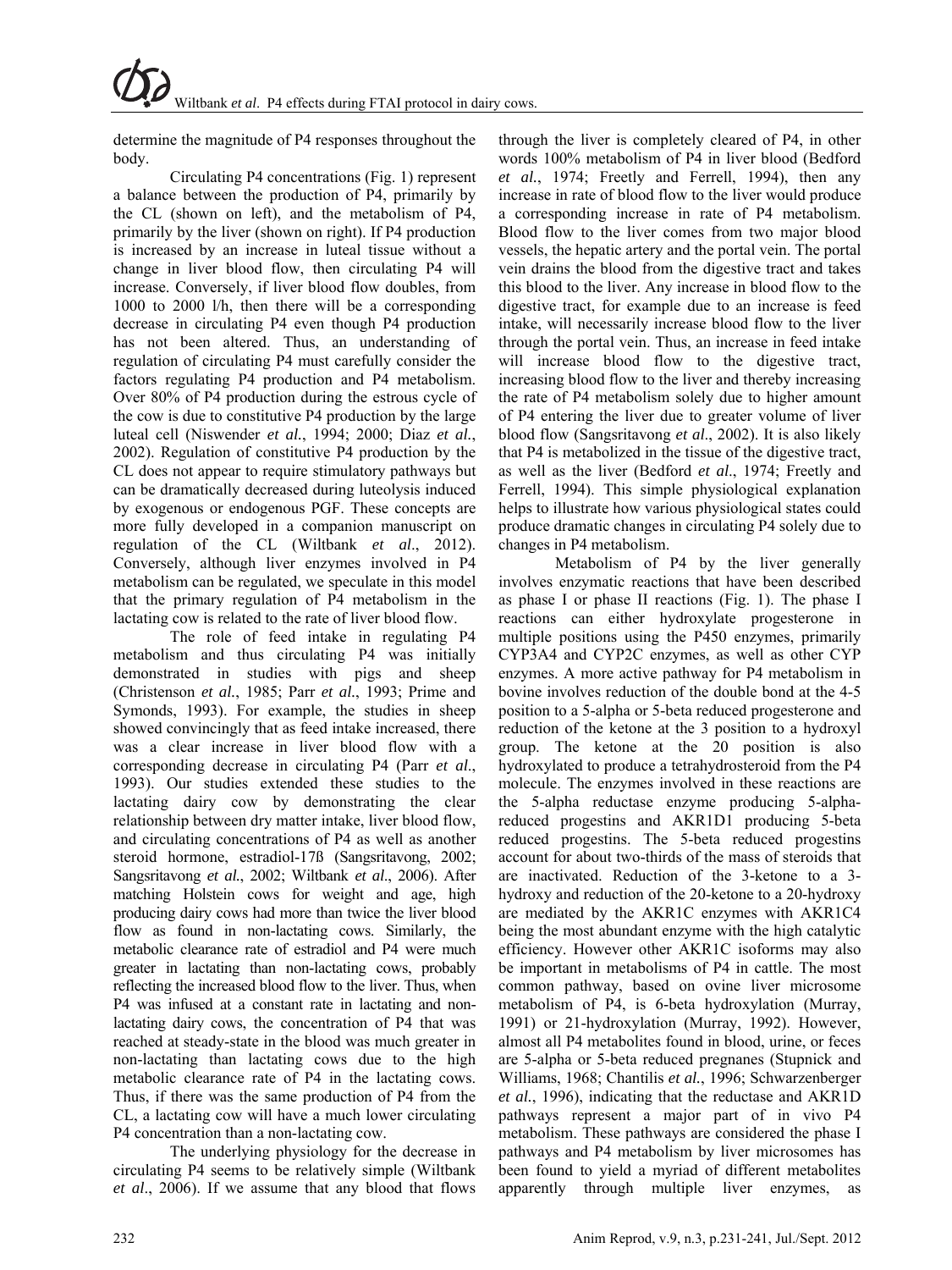

summarized by (Sangsritavong, 2002).

Insulin appears to be an inhibitor of gene and protein expression for 2 of the major P450 enzymes, CYP3A and CYP2C, in bovine or ovine liver (Smith *et al.*, 2006; Lemley *et al.*, 2008, 2010a, b). This suggests that future programs to reduce P4 metabolism may focus on increasing circulating insulin. Polyunsaturated fat acids (PUFAs) appear to inhibit the P4 metabolizing activity of the CYP enzymes from bovine liver slices (Piccinato *et al.*, 2010), although, this effect could not be replicated in vivo possibly because the concentrations of PUFAs that were effective *in vitro* were not achieved *in vivo* (Piccinato *et al*., 2010). Following the phase I reactions there are generally phase II reactions that involve conjugation of

**Production of Progesterone** 

hydrophilic groups to P4. The primary circulating P4 conjugates have an attached glucuronide, although, mono- and disulfates can also be detected (Sangsritavong, 2002). These steps inactivate P4 and facilitate excretion of hydrophilic P4 conjugates in urine and feces (Sangsritavong, 2002). The primary enzymes involved in glucuronidation of reduced or hydroxylated pregnane compounds are UGT1A and UGT1B. Although all of these complex pathways are clearly involved in P4 metabolism and are targets for manipulation of P4 metabolism, our current view is that the primary reason for high P4 metabolism in lactating dairy cows is the extraordinary liver blood flow due to extremely elevated feed consumption and gastrointestinal liver blood flow.

**Metabolism of Progesterone** 



Figure 1. Physiological model of the factors that regulate circulating P4 concentrations in the lactating dairy cow (center of model). Production of P4 (left side of model) is primarily a function of production in the corpus luteum through pathways that convert cholesterol from HDL (high density lipoprotein) into P4. The cholesterol transport protein, StAR, and the 2 steroidogenic enzymes, CYP11A1 and HSD3B, are critical for this conversion. Although stimulators, such as LH, and inhibitors, such as PGF, can regulate P4 production by CL, it is emphasized in the model that the primary factor determining greater P4 production is likely to be CL volume due the constitutive nature of P4 production in the bovine CL. On the right side of the model are pathways involved in P4 metabolism tending to decrease circulating P4. The 2 Phase I pathways are hydroxylation, with CYP3A4 shown as an example, and 5-alpha or 5-beta reduction. Phase II conjugation pathways are also involved in producing hydrophilic P4 metabolites. Although stimulation and inhibition of the P4 metabolizing enzymes has been reported, this model emphasizes the critical role of the elevated liver blood flow in producing the extraordinary rates of P4 metabolism in high producing lactating dairy cows.

# Anim Reprod, v.9, n.3, p.231-241, Jul./Sept. 2012 233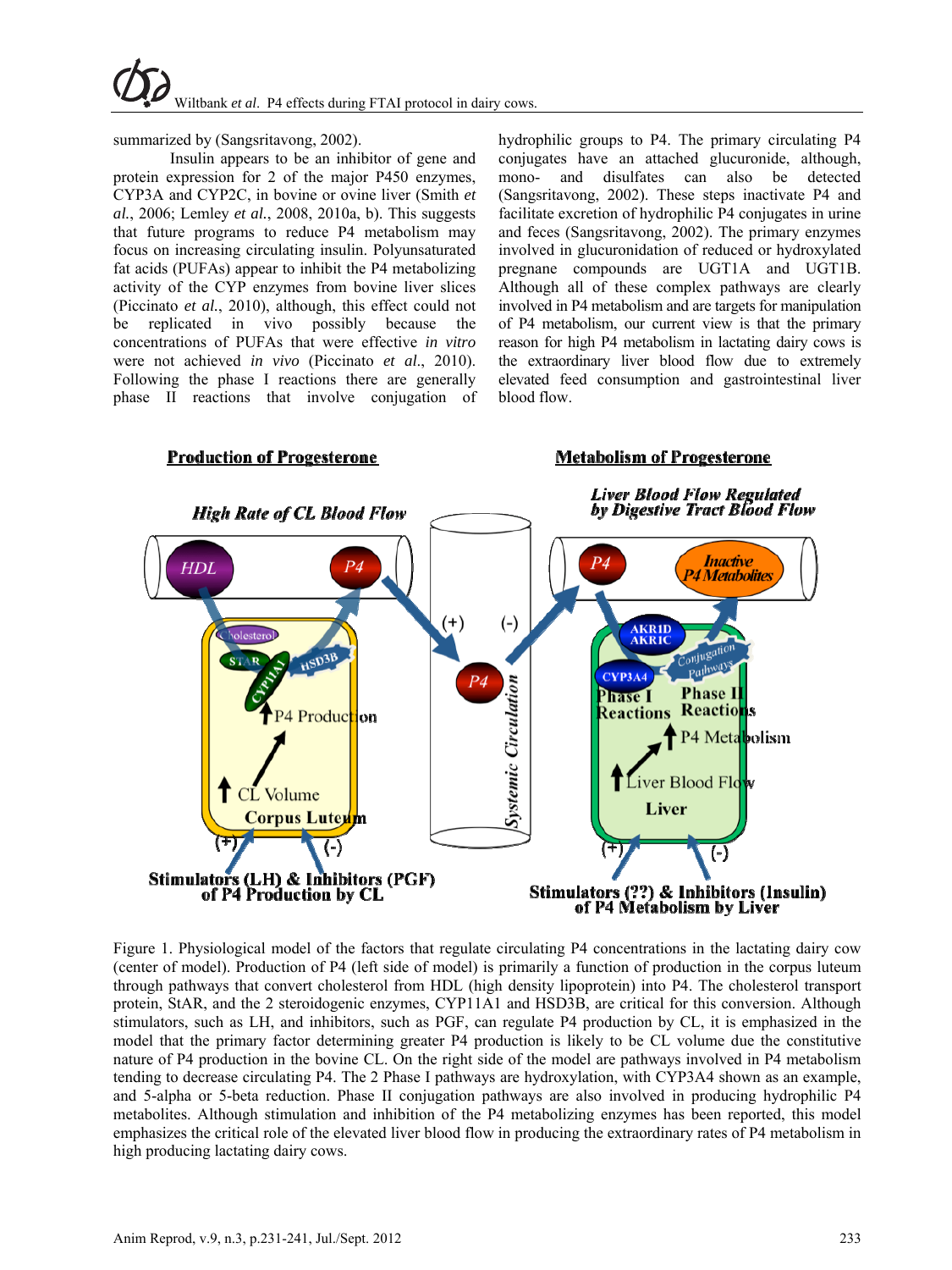# **Importance of high P4 during follicular growth before AI**

Although the effects of P4 on reproduction are numerous, this review will divide these effects into three time periods that will be discussed in the next three sections of this manuscript. These time periods will be in relationship to the time of breeding. In this manuscript, we will briefly discuss this relationship during timed AI programs focusing on the role of P4 concentrations before, during, or after timed AI.

There is a clear association between milk production and double ovulation and it is now clear that this association is, at least partly, related to the circulating P4 concentrations near the time of follicle selection (Wiltbank *et al.*, 2000; Lopez *et al.*, 2005a). From a practical standpoint, high percentage of cows with double ovulation appears to be the underlying cause of increased twinning rate in lactating dairy cows, with 93% of twins being non-identical (del Rio *et al.*, 2006). Numerous factors have been recognized as possible regulators of twining rates, including age of dam, season, genetics, use of reproductive hormones or antibiotics, ovarian cysts, and days open; however, peak milk production is clearly the largest contributor (Kinsel *et al.*, 1998; Wiltbank *et al*., 2000). We have done two studies that evaluated the effect of milk production on double ovulation. In cows synchronized with the Ovsynch protocol (Fricke and Wiltbank, 1999), double ovulation was much greater in cows that were above average milk production, 40.7 kg/day, than below (20.2 *vs.*  $6.9\%$ ;  $P < 0.05$ ). Similarly, in a study with cows that were evaluated near natural estrus (Lopez *et al*., 2005a), almost 50% of cows that were above 40 kg/day of milk production had double ovulation, whereas less than 10% had double ovulation for cows producing below 40 kg/day. These effects were similar for multiparous or primiparous cows (Fricke and Wiltbank, 1999; Lopez *et al*., 2005a). It should be noted that neither of these studies involved manipulation of milk production and were only performed as an analysis of the percentage of cows with double ovulation compared to different levels of milk production.

The underlying physiology that produces the relationship between milk production and double ovulation is becoming clearer. There is an increase in FSH near the time of follicle selection that is associated with a decrease in circulating P4 concentrations (Lopez *et al.*, 2005b). Manipulative studies have now been performed that have demonstrated a decrease in percentage of cows that double ovulate when circulating P4 is increased (Cunha *et al.*, 2008; Cerri *et al.*, 2011b). It is postulated that the endocrine mechanism that underlies the decrease in double ovulation in the presence of high P4 is related to a decrease in circulating FSH during a critical time of follicle selection, although this idea has not yet been experimentally evaluated.

The key role of greater P4 prior to AI on fertility of lactating dairy cows was first described by (Fonseca *et al.*, 1983). More recent manipulative studies have shown some improvements of  $\sim$ 5-7% in pregnancy by using a P4 vaginal dispositive such as a CIDR during the Ovsynch program prior to AI (Stevenson *et al.*, 2006, 2008; Chebel *et al.*, 2010). Nevertheless, the results from these studies may be somewhat confounded due to improvements in synchronization rate that may accompany the use of CIDR in the Ovsynch protocol. In the study mentioned above we tested the effects of elevated P4 on fertility to a timed AI during the Double Ovsynch program (Cunha *et al*., 2008). Cows (n = 564) were randomly assigned to have either high or low P4 during the Ovsynch protocol. The cows with low P4 had increased double ovulation rate, which would be expected to potentially increase fertility in these cows. Ovulation of more follicles could potentially result in a greater probability of pregnancy. However, cows with lower P4 before AI had much lower fertility (37.1% pregnant at day 29 pregnancy diagnosis) compared to cows with high P4  $(51.0\%; P \le 0.001)$ . This indicates that increasing P4 prior to timed AI can result in a substantial improvement in fertility, suggesting that the reason for the lower fertility in lactating dairy may be, at least partly, due to reduced P4 concentrations during the time period prior to AI. Obviously, we produced an artificial reduction in P4 during this study; however, under normal conditions, P4 concentrations may be reduced due to the high feed intake and increased P4 metabolism of lactating dairy cows. In the future, practical programs may be developed that target an elevation in circulating P4 in order to increase fertility.

One further observation of this study was related to pregnancy loss. Pregnancy loss is generally defined as the number of pregnancies that are lost between the pregnancy diagnosis at Day 28 after AI compared to Day 60 after AI. This time period is critical for implantation and development of the embryo. We observed a decrease  $(P < 0.05)$  in pregnancy loss between day 29 and day 57 when cows had high P4 (6.8% loss) *vs.* low P4 (14.3% loss). Thus, the high P4 group not only had increased number of pregnancies at the day 29 pregnancy diagnosis, but also had less susceptibility to pregnancy loss after this time. This was not due to P4 after AI because circulating P4 concentrations after AI were actually somewhat higher in the cows that had low P4 prior to AI (2.9 ng/ml) compared to the cows with high P4 prior to AI (2.5 ng/ml). Thus, there was a positive effect of elevated P4 prior to AI on subsequent maintenance of pregnancy even after 29 days following AI.

Studies by Bisinotto *et al*. (2010) also demonstrate the importance of higher P4 during the growth of the final follicular wave. Two studies were performed in which the effect of P4 during the Ovsynch protocol was evaluated. In the first study, cows were evaluated for P4 concentration at the time of the first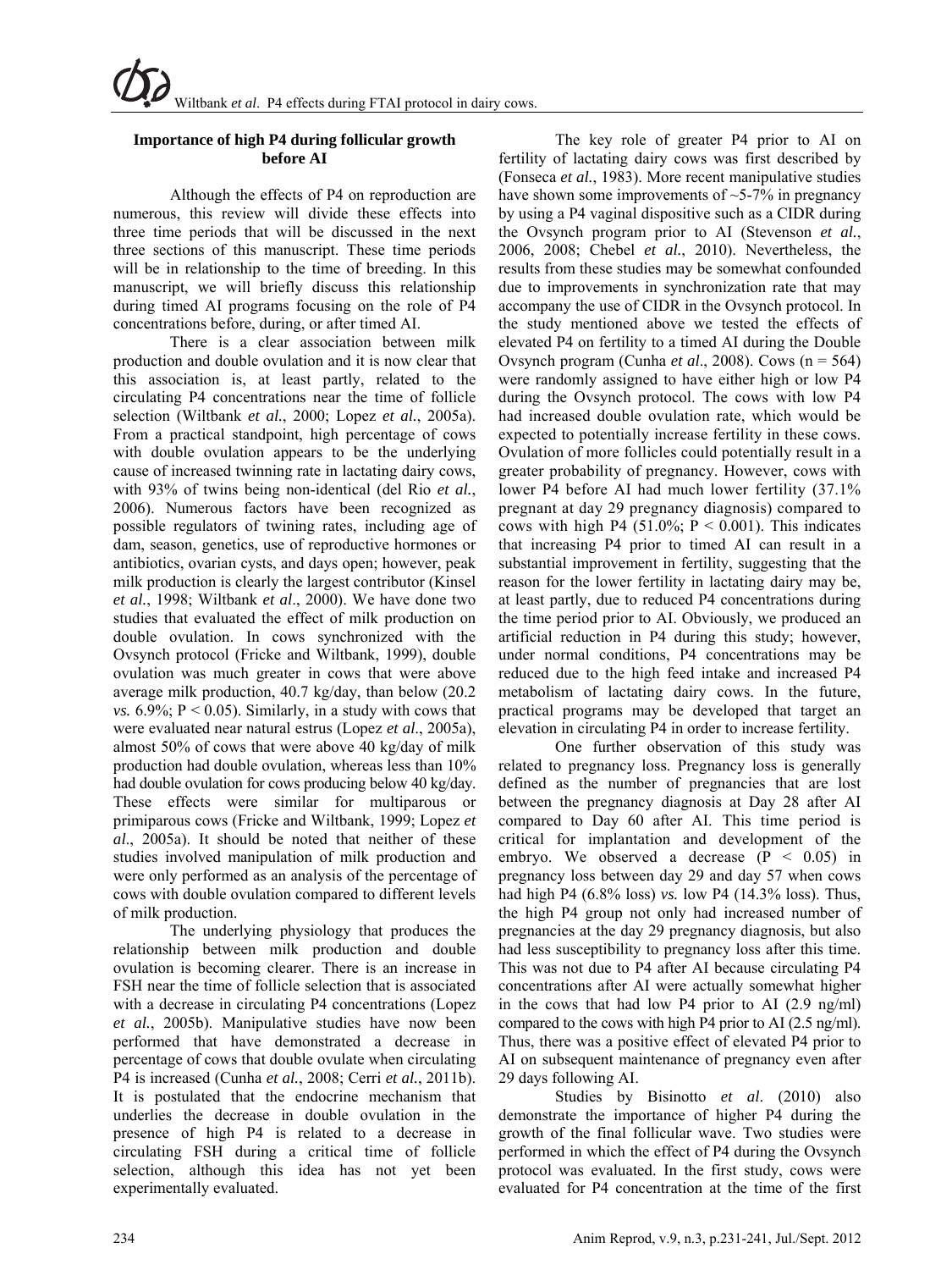GnRH of Ovsynch and 7 days prior to this first GnRH. Cows were classified as anovular, or as beginning Ovsynch with high P4 or low P4. Cows that began Ovsynch with high P4 had greater pregnancies per AI  $(P/AI = 43.0\%)$  than cycling cows that had low P4 (31.3%) or that were anovular (29.7%) at the time of initiation of Ovsynch (Bisinotto *et al*., 2010). In the second study, cows were presynchronized with two PGF treatments and Ovsynch was initiated either 3 days or 10 days after the second PGF. This design would produce cows that ovulate a dominant follicle from either the first or second follicular wave near the timed AI. Similar to the first study, cows that ovulated the second follicular wave in which P4 concentrations are higher had greater P/AI that cows ovulating the first follicular wave that grew during low P4 concentrations (41.7 *vs.* 30.4%; Bisinotto *et al*., 2010). Thus, it seems clear that increasing P4 during growth of the follicular wave increases fertility more than 10% to the subsequent timed AI. The mechanisms that produce this increase in fertility are still being investigated.

An elegant study in superstimulated cows (Rivera *et al.*, 2011) showed that high P4 concentrations during superstimulation increased the subsequent quality of embryos flushed on day 7 after superovulation. Cows began superstimulation during the second follicular wave with high P4, during the first follicular wave with low P4, or during the first follicular wave with P4 supplementation using 2 CIDRs to increase P4 concentrations. Although, total number of embryos/oocytes that were collected was not different between groups, the percentage of structures that were transferable embryos was much less for cows superstimulated during the first follicular wave (55.9%), than during the second follicular wave (88.5%) or during the first follicular wave with P4 supplementation (78.6%). This result is consistent with a positive effect of elevated P4 during follicle growth on embryo development prior to Day 7 of the estrous cycle. It is postulated that effects of P4 during growth of the follicles may allow production of a better oocyte for subsequent fertilization and embryo development (Rivera *et al*., 2011). However, a recent study that flushed embryos from single ovulating cows that had follicles growing during low or high P4 did not find a difference in embryo quality on day 7 (58.3 *vs.* 53.3%; Cerri *et al*., 2011b). A companion study (Cerri *et al.*, 2011a) indicated that although cows with low P4 had increased basal LH concentrations and altered follicular dynamics and follicular fluid composition that could alter oocyte quality, a particularly distinct difference in cows with low P4 was the premature development of pathways leading to uterine PGF secretion. Thus, altered uterine function could also have an important role in reducing fertility in cows that have low P4 concentrations prior to AI. Our laboratory (Wiltbank *et al*., unpublished) has recently completed a study evaluating day 7 embryo quality in single ovulating

cows with follicle development occurring in low *vs.* high P4. We found a greater percentage of grade 1 and 2 embryos from cows with high P4 than low P4 prior to AI (86.5 *vs*. 61.5%; P < 0.02). Thus, these results are consistent with the idea that low P4 during follicle growth reduces fertility and this fertility decrease is evident in embryo quality at day 7 after AI. This reduction in embryo quality has been observed in single-ovulating cows (our study) and in superovulated cows (Rivera et al., 2011).

At this time it is not possible to provide a definitive explanation for the reason that high P4 prior to AI produces greater fertility. Nevertheless, the fertility enhancing effects are dramatic and consistent in lactating dairy cows. Future studies are needed to define the mechanism for this effect and to design reproductive management programs that optimize these fertilityenhancing effects.

## **Importance of low progesterone near time of AI**

Inadequate luteolysis can result in an elevation in circulating P4 near AI and a reduction in fertility. This is clearly a problem with some cows during timed AI programs (Souza *et al.*, 2007; Brusveen *et al.*, 2008) but also may be a problem in AI programs based on detection of estrus. Studies on cows that receive AI based on estrus, have generally reported that minor elevations in P4 near AI are detrimental to fertility (De Silva *et al.*, 1981; Waldmann *et al.*, 2001; Ghanem *et al.*, 2006), although some studies did not obtain this result (Erb *et al.*, 1976; Plym Forshell *et al.*, 1991). During Ovsynch, the percentage of cows that do not have complete CL regression following the PGF treatment before timed AI has been reported to range from 5-30%; Moreira *et al.*, 2000; Gumen *et al.*, 2003; Souza *et al*., 2007; Brusveen *et al.*, 2009; Martins *et al.*, 2011). A recent extensive study of incomplete luteolysis evaluated multiple blood samples in cows at first AI ( $n = 652$ ) and second or greater AI ( $n = 394$ ; Martins *et al*., 2011). They defined complete luteolysis and low P4 (<0.5 ng/ml) at 56, 72, and 96 h after PGF. At first AI, 80% of cows underwent complete luteolysis, whereas at the second AI only 71% underwent regression. Surprisingly, greater P4 concentrations at the time of PGF were associated with greater probability of luteolysis after PGF treatment and greater fertility (50 *vs.* 28%).

To study whether P4 near AI had an effect on fertility during timed AI protocols our laboratory (Souza *et al*., 2007; Brusveen *et al*., 2009) used lactating cows synchronized with Ovsynch on three commercial dairy herds. We collected blood samples for P4 measurement near the time of the last GnRH of Ovsynch. Both studies supported the concept that greater circulating P4 near AI decreases fertility. This decrease was observed even when only cows that ovulated to the second GnRH were evaluated for fertility. Combining the data from both studies (Fig. 2) it is clear that there is a dramatic decrease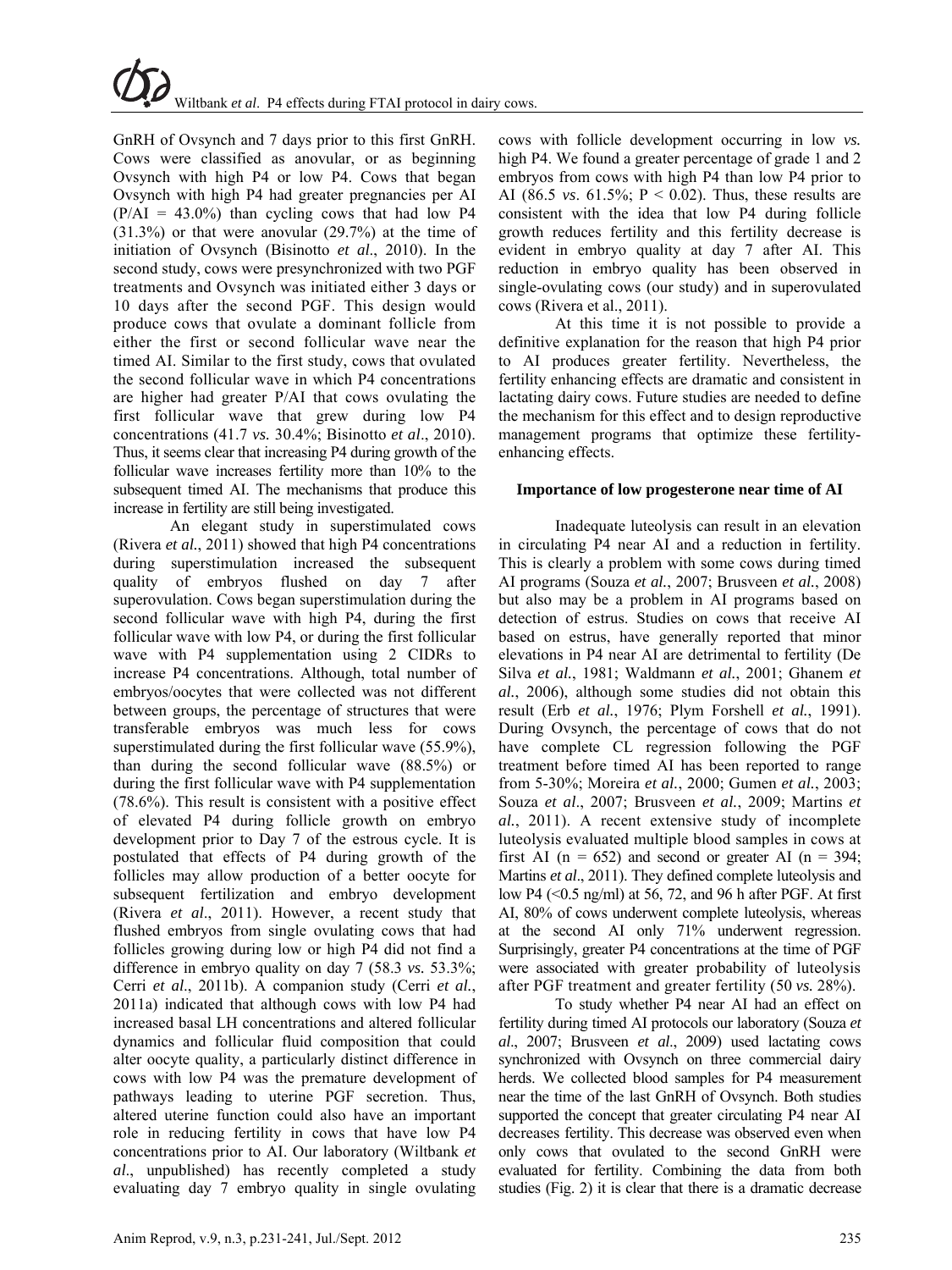in pregnancy per AI (P/AI) as P4 increases above 0.4 to 0.5 ng/ml near the time of the second GnRH of Ovsynch. The decrease that we observed was similar to the decrease described in a pioneering study (De Silva *et al*., 1981) using visual detection of estrus in lactating cows and heifers.

There may be multiple physiological mechanisms that result in the reduced fertility when P4 is elevated near AI. First, P4 may alter sperm or oocyte transport by altering uterine or oviductal contractility and thus reduce fertilization (Hunter, 2005). Second, addition of P4 to in vitro fertilization (IVF) media reduced blastocyst rate (Silva and Knight, 2000) suggesting that there may be direct effects of P4 during IVF on subsequent embryo development. The detrimental effect of added P4 was reversed by treatment with the P4 antagonist, RU-486, suggesting a role for P4 receptors in this action. Elevated P4 in vitro also increased total  $\alpha$ -inhibin production by the cumulusoocyte complex, which may reduce embryo development after cleavage (Silva *et al.*, 1999). Further, the reduced endometrial thickness with slight elevations in P4 (Souza *et al.*, 2011) may indicate other major effects of P4 on the uterus that could result in reduced embryo development.

In summary, high circulating concentrations of P4 near AI has been shown by a number of large field studies to be detrimental to fertility in dairy cattle, but the underlying physiological mechanisms that reduce fertility are not well understood. Further, the causes of elevated P4 near AI probably differ for cows bred after natural estrus compared to cows bred following timed AI protocols such as Ovsynch. However, an additional PGF treatment in cows receiving Ovsynch and more precise detection of estrus may help to minimize percentage of cows having somewhat greater circulating P4 near AI.



Figure 2. Relationship between circulating P4 near AI and conception results in lactating dairy cows receiving Ovsynch (data from Souza *et al*., 2007 and Brusveen *et al*., 2009 combined).

### **Importance of high progesterone after AI**

The role of the "CL hormone" after ovulation in maintaining pregnancy was described more than 100 yr ago and was recognized well before the chemical structure of P4 was identified (Fraenkel and Cohn, 1901; Magnus, 1901). Recent studies continue to characterize the effects of P4 in inducing the dramatic changes in the uterus, termed progestational changes, that are essential for inducing an environment compatible with embryo growth, implantation, and maintenance of pregnancy (Arck *et al*., 2007).

Although there is unequivocal evidence that an absolute requirement for P4 is needed for pregnancy maintenance, results have been somewhat more equivocal about the relationship between concentrations of circulating P4 after AI and fertility in lactating dairy cows. A number of studies have reported lower P4 in non-pregnant than pregnant cows, whereas, other studies reported no relationship between post-AI P4 and fertility (Bulman and Lamming, 1978; Larson *et al.*, 1997; Mann and Lamming, 1999; Gumen *et al*., 2003; Stronge *et al.*, 2005; Lonergan *et al.*, 2007; Morris and Diskin, 2008). More extensive modeling of P4 concentrations with pregnancy using logistic regression have demonstrated a relationship between circulating P4 on days 5, 6, and 7 after AI with P/AI in dairy cows and a relationship between rate of P4 increase and P/AI (Stronge *et al*., 2005). They reported that 60-85% of dairy cows had sub-optimal circulating P4 for pregnancy, based on absolute P4 concentrations during the early luteal phase or rate of P4 increase (Stronge *et al*., 2005). Many recent studies have attempted to unravel the mechanisms involved in the complex relationship between circulating P4 concentrations and fertility in lactating dairy cows.

Early embryos express different types and concentrations of P4 receptors (Clemente *et al.*, 2009)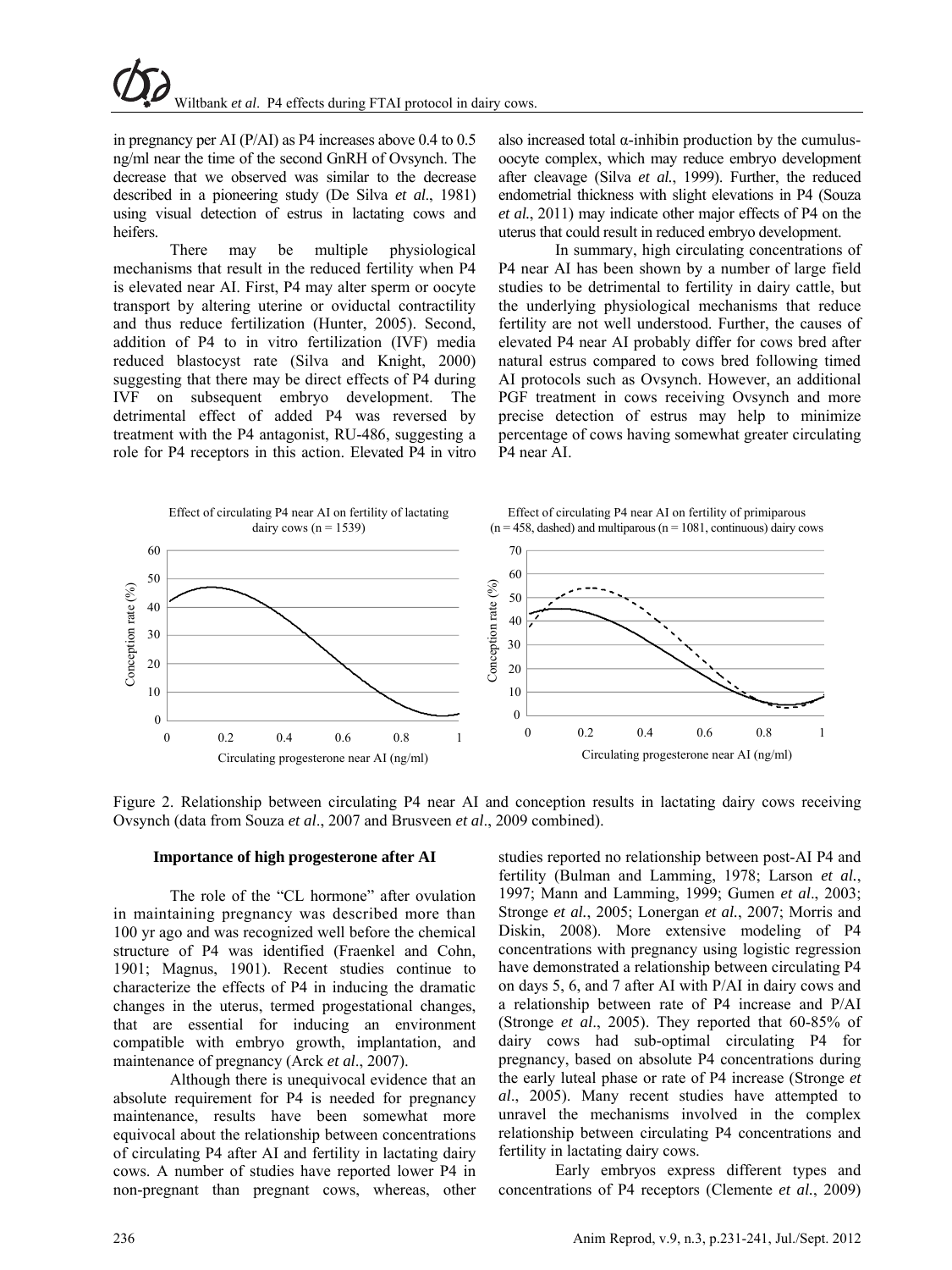raising the possibility that P4 may be acting directly on the embryo to improve embryo development. An elegant series of experiments found no effect of P4 supplementation, in vitro, on blastocyst yield, in the presence or absence of bovine oviductal epithelial cells (Clemente *et al*., 2009). Thus, it appears that development of the early embryo is not directly altered by treatment with P4. In a surprising twist, these researchers treated recipient cows with a intravaginal P4-releasing device (PRID) starting on day 3 after estrus with in vitro produced blastocysts transferred on day 7. Circulating P4 concentrations were elevated in the recipient cows from days 3 to 6 but were not elevated in treated cows after that time. Thus, the rise in P4 concentrations in treated cows occurred prior to the transfer of embryos. Nevertheless, embryos that were transferred into recipients that had received prior P4 exposure from day 3 to 6 with increased P4, were much longer and the embryos had a larger surface area on day 14 than embryos transferred to unsuplemented recipients. (Clemente *et al*., 2009). The authors conclude that "P4 induced changes in the uterine environment are responsible for the advancement in conceptus elongation reported previously in cattle and that, interestingly, the embryo does not need to be present during the period of high P4 in order to exhibit advanced elongation" (Clemente *et al*., 2009). These results are consistent with the studies of Larson *et al.* (2011) that also failed to find a direct effect of P4 during either days 1 to 3 or days 4 to 7 of culture on percentage of embryos that developed to the morula or blastocyst stage; although small differences in glucose metabolism were observed. Further evidence for a lack of P4 effect in early embryo is found in the studies of Carter *et al*. (2008, 2010). In the first experiment, 210 crossbred beef heifers were used to analyze the effects of in vivo supplementation with P4 on embryo development. These researchers observed no difference in early embryo development by day 5 or 7 after AI, however dramatic effects of P4 supplementation on embryonic length could be observed on days 13 and 16 after AI (Carter *et al*., 2008). In an elegant study that continued this research focus (Carter *et al*., 2010), *in vitro* produced embryos were transferred to the oviduct of beef heifers that received or did not receive a PRID on day 3 after estrus. There was no detectable effect of P4 on the proportion of embryos that developed to the blastocyst stage by day 7 when embryos were recovered or during subsequent culture of the embryos in vitro. However, there were subtle but intriguing differences in gene expression, detected by microarray, in the embryos recovered from recipients that received P4 supplementation (Carter *et al*., 2010). Thus, it seems clear that increased P4 during days 3 to 7 induces changes in the uterus that increase embryo elongation by day 14. Whether a P4-induced increase in embryo

development can improve fertility in lactating dairy cows continues to be an area of investigation, as discussed below.

Many studies have investigated the P4-induced changes in gene expression that occur in the endometrial tissue and these will not be extensively reviewed in this manuscript. However, it seems clear that there are dramatic differences in endometrial gene expression as the luteal phase progresses and that early supplementation with P4 can induce earlier expression of this P4 program (McNeill *et al.*, 2006; Forde *et al.*, 2008, 2009, 2011). The P4-induced changes in uterine gene expression can have dramatic consequences for the development of the embryos (Forde *et al*., 2011). There have been numerous studies that have evaluated the effects of P4 supplementation on fertility in cattle with the earliest experiments conducted in the 1950s (Herrick, 1953; Wiltbank *et al.*, 1956). Throughout the last 60 yr (Mann and Lamming, 1999), there have been numerous methods to increase P4 including: treatment with exogenous P4 (injectable P4; P4 releasing intravaginal device, PRID; or controlled internal drug release, CIDR) or by treatments attempting to ovulate a follicle and produce an accessory CL using human chorionic gonadotropin (hCG) or gonadotropin releasing hormone (GnRH). These experiments have varied considerably in regard to type of animal (beef *vs.* dairy, heifers *vs.* cows), supplementation/administration day relative to AI, utilization of synchronization prior to AI, and number of animals in the trial. Of the 30 trials that we evaluated, the vast majority (25/30) showed a numeric improvement in fertility with P4 supplementation, although only six of these trials showed significance ( $P < 0.05$ ). Of these six trials, only one (Stevenson *et al.*, 2007) used greater than 100 animals per comparison.

The most extensive trials to increase P4 have been done by inducing formation of an accessory CL with hCG or GnRH treatment. When hCG or GnRH is administered on day 5 after AI, there is generally formation of an accessory CL and increase in P4 by day 9. Previous work has demonstrated that ovulation occurs most often when GnRH is administered between days 5 and 12 of the estrous cycle (Vasconcelos *et al.*, 1999). Our large unpublished trial using hCG treatment on day 5 produced only a 3.5% increase in fertility. Although this result was statistically significant, it was not of a large magnitude. Combining all of the results for hCG indicated a slight improvement in fertility from 38.1% (1511/3963) in control cows to 41.6%  $(1616/3884)$  in hCG-treated cows  $(+3.5%)$ . This result indicates that there is some improvement due to the hCG treatment, however, it is unclear why the effect is not of a larger magnitude. It seems possible that formation of the CL and the increase in P4 following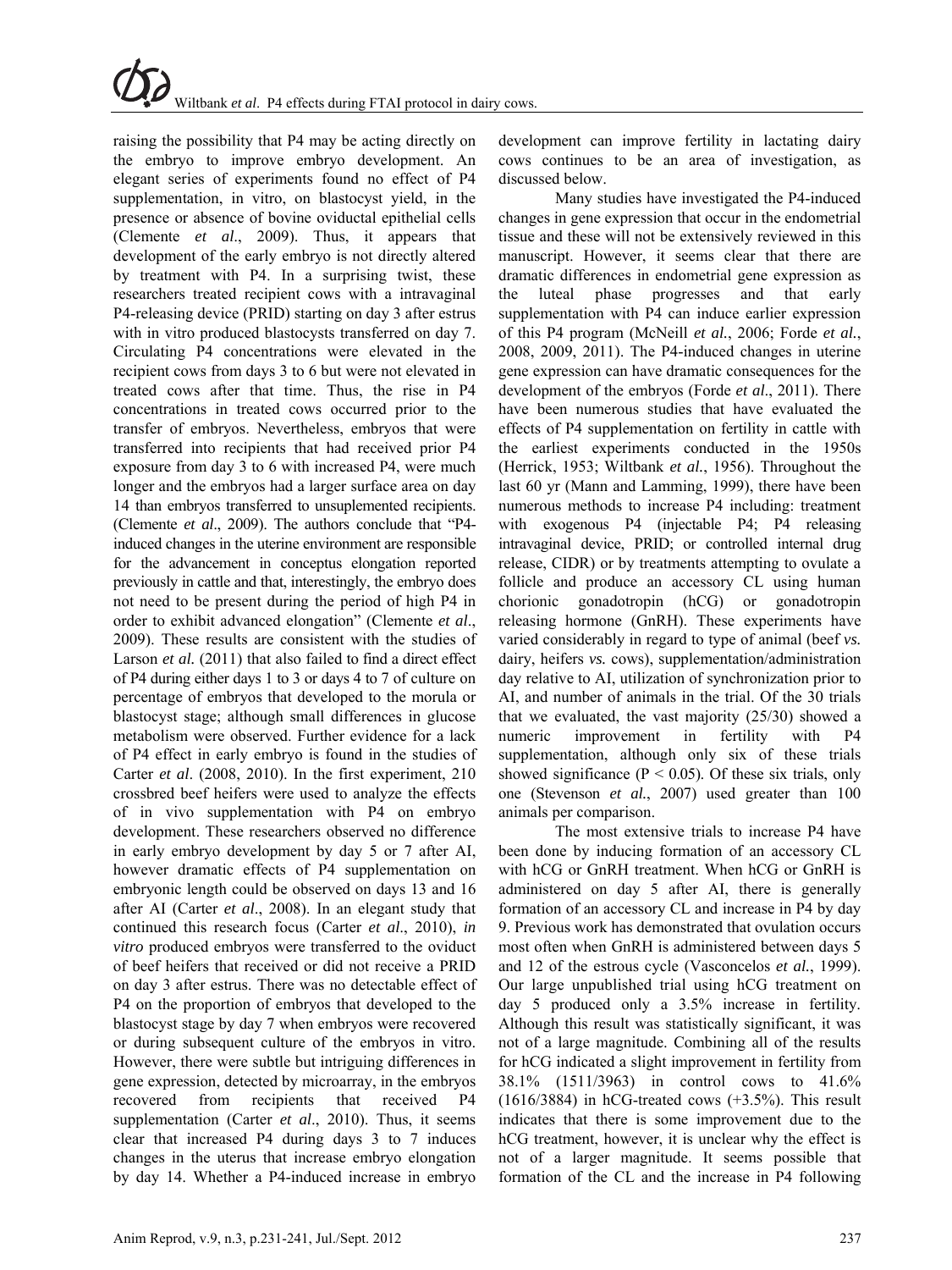hCG or GnRH administration is not sufficiently early in the cycle to induce the uterine changes that are needed to optimize fertility. Further research may clarify and improve on these results.

## **Conclusions**

This manuscript has attempted to describe the underlying physiology that produces the changes in circulating P4 in lactating dairy cows and the potential reproductive challenges associated with suboptimal P4 concentrations. Metabolism of P4 appears to be the primary cause of lowered P4 in lactating dairy cows, although changes in P4 production by the CL have not yet been experimentally excluded. This manuscript reviewed the scientific literature on P4 and fertility with clear evidence for effects of P4 at all three time periods that were analyzed. Prior to AI, there were very dramatic effects observed with more than 10% units difference in P/AI observed by increasing P4 concentrations. The lactating dairy cow may have insufficient P4 during this time period and insufficient P4 at this time may, at least partially, underlie the high incidence of double ovulations and low fertility that is characteristic of high-producing dairy cows. Near the time of AI, it is critical that P4 concentrations are below a critical value, which appears to be about 0.4 ng/ml during Ovsynch-type protocols in which ovulation before FTAI is induced with GnRH. Even small increases in P4 near the time of AI were associated with dramatic reductions in fertility, either in cows bred to natural estrus or after timed AI protocols. Following AI, there are dramatic effects of increasing P4 on embryo elongation, however, these dramatic effects have generally not been observed in field trials focused on improving fertility by supplementing P4 after AI. Thus, although substantial research has investigated the role of P4 on fertility in lactating dairy cows for more than 6 decades, it seems clear that future focus in this research area is likely to continue to yield exciting research results related to the physiology and practical management of dairy cows.

# **Acknowledgments**

Grant support: Wisconsin Experiment Station, Pfizer Animal Health Global Academic Consortium, and FAPESP, Brazil.

# **References**

**Allen W**. 1974. Recollections of my life with progesterone. *Gynecol Invest*, 5:142-182.

**Arck P, Hansen PJ, Jericevic BM, Piccinni MP, Szekeres-Bartho J**. 2007. Progesterone during pregnancy: endocrine-immune cross talk in mammalian species and the role of stress. *Am J Reprod Immunol*, 58:268-279.

**Bedford CA, Harrison FA, Heap RB**. 1974. Splanchnic, ovarian and adrenal uptake of progesterone and 20-alphadihydroprogesterone in pregnant and nonpregnant sheep. *J Endocrinol*, 62:277-290.

**Bisinotto RS, Chebel RC, Santos JEP**. 2010. Follicular wave of the ovulatory follicle and not cyclic status influences fertility of dairy cows. *J Dairy Sci*, 93:3578-3587.

**Brusveen DJ, Cunha AP, Silva CD, Cunha PM, Sterry RA, Silva EP, Guenther JN, Wiltbank MC**. 2008. Altering the time of the second gonadotropinreleasing hormone injection and artificial insemination (AI) during Ovsynch affects pregnancies per AI in lactating dairy cows. *J Dairy Sci*, 91:1044-1052.

**Brusveen DJ, Souza AH, Wiltbank MC**. 2009. Effects of additional prostaglandin F-2 alpha and estradiol-17 beta during Ovsynch in lactating dairy cows. *J Dairy Sci*, 92:1412-1422.

**Bulman DC, Lamming GE**. 1978. Milk progesterone levels in relation to conception, repeat breeding and factors influencing acyclicity in dairy cows. *J Reprod Fertil*, 54:447-458.

**Carter F, Forde N, Duffy P, Wade M, Fair T, Crowe MA, Evans ACO, Kenny DA, Roche JF, Lonergan P**. 2008. Effect of increasing progesterone concentration from day 3 of pregnancy on subsequent embryo survival and development in beef heifers. *Reprod Fertil Dev*, 20:368-375.

**Carter F, Rings F, Mamo S, Holker M, Kuzmany A, Besenfelder U, Havlicek V, Mehta JP, Tesfaye D, Schellander K, Lonergan P**. 2010. Effect of elevated circulating progesterone concentration on bovine blastocyst development and global transcriptome following endoscopic transfer of in vitro produced embryos to the bovine oviduct. *Biol Reprod*, 83:707-719.

**Cerri RLA, Chebel RC, Rivera F, Narciso CD, Oliveira RA, Amstalden M, Baez-Sandoval GM, Oliveira LJ, Thatcher WW, Santos JEP**. 2011a. Concentration of progesterone during the development of the ovulatory follicle. II. Ovarian and uterine responses. *J Dairy Sci*, 94:3352-3365.

**Cerri RLA, Chebel RC, Rivera F, Narciso CD, Oliveira RA, Thatcher WW, Santos JEP**. 2011b. Concentration of progesterone during the development of the ovulatory follicle. I. Ovarian and embryonic responses. *J Dairy Sci*, 94:3342-3351.

**Chagas LM, Bass JJ, Blache D, Burke CR, Kay JK, Lindsay DR, LucyMC, Martin GB, Meier S, Rhodes FM, Roche JR, Thatcher WW, Webb R**. 2007. New perspectives on the roles of nutrition and metabolic priorities in the subfertility of high-producing dairy cows. *J Dairy Sci*, 90:4022-4032.

**Chantilis S, Dombroski R, Shackleton CHL, Casey ML, MacDonald PC**. 1996. Metabolism of 5 alphadihydroprogesterone in women and men: 3 beta- and 3 alpha-,6 alpha-dihydroxy-5 alpha-pregnan-20-ones are major urinary metabolites. *J Clin Endocrinol Metab*, 81:3644-3649.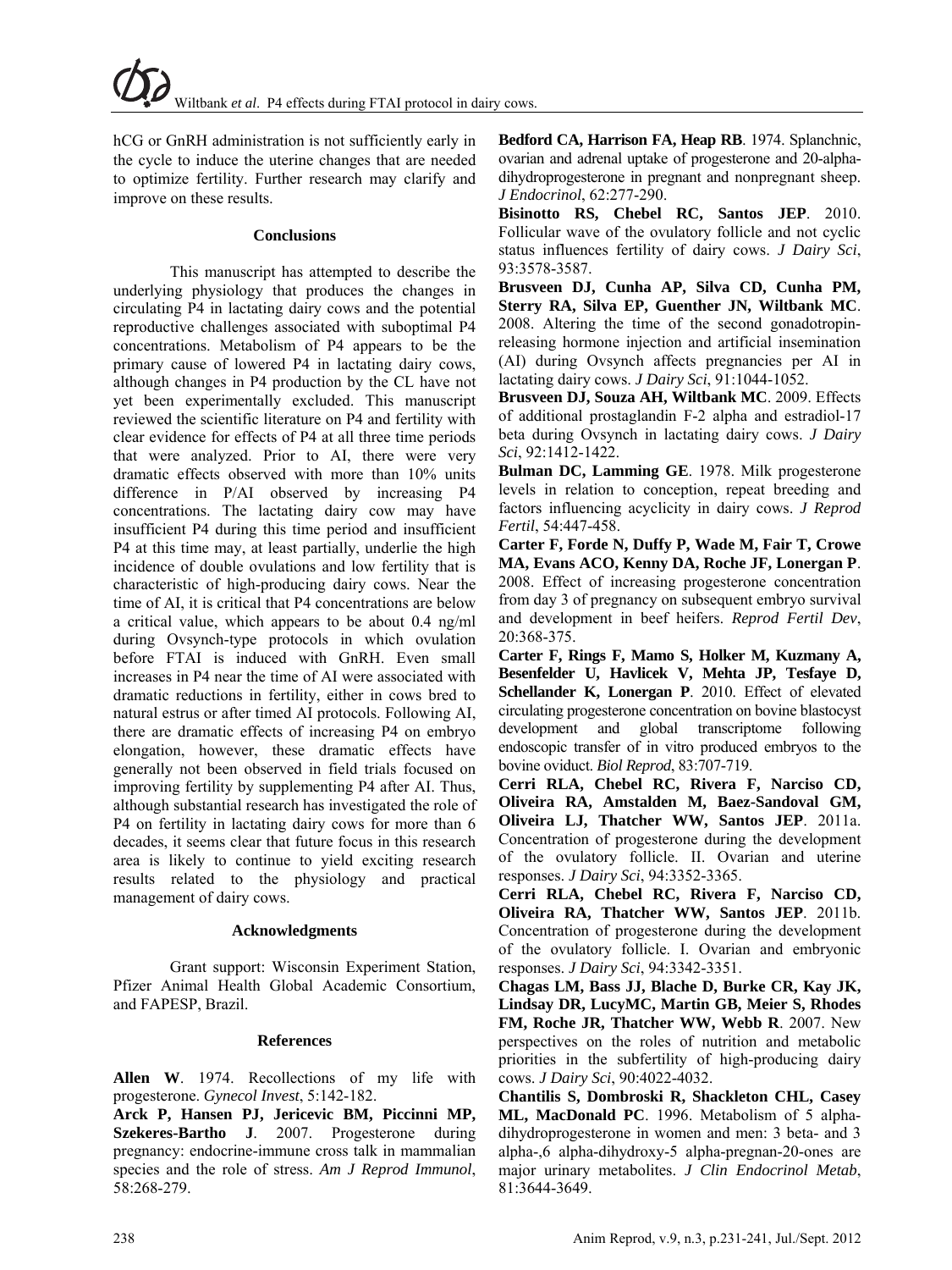**Chebel RC, Al-Hassan MJ, Fricke PM, Santos JEP, Lima JR, Martel CA, Stevenson JS, Garcia R, Ax RL**. 2010. Supplementation of progesterone via controlled internal drug release inserts during ovulation synchronization protocols in lactating dairy cows. *J Dairy Sci*, 93:922-931.

**Christenson RK, Ford JJ, Redmer DA**. 1985. Metabolic-clearance and production-rates of estradiol and progesterone during pubertal and postpubertal development in gilts. *J Reprod Fertil*, 75:247-253.

**Clemente M, de la Fuente J, Fair T, Al Naib A, Gutierrez-Adan A, Roche JF, Rizos D, Lonergan P**. 2009. Progesterone and conceptus elongation in cattle: a direct effect on the embryo or an indirect effect via the endometrium? *Reproduction*, 138:507-517.

**Corner G, Allen WM**. 1929. Physiology of the corpus luteum. II. Production of a special uterine reaction (progestational proliferation) by extracts of the corpus luteum. *Am J Physiol*, 88:326-399.

**Cunha AP, Guenther JN, Maroney MJ, Giordano JO, Nascimento AB, Bas S, Ayres H, Wiltbank MC**. 2008. Effects of high *vs.* low progesterone concentrations during Ovsynch on double ovulation rate and pregnancies per AI in high producing dairy cows. *J Dairy Sci*, 91(suppl 1):246. (abstract).

**De Silva AWMV, Anderson GW, Gwazdauskas FC, McGilliard ML, Lineweaver JA**. 1981. Interrelationships with estrous behavior and conception in dairy-cattle. *J Dairy Sci*, 64:2409-2418.

**del Rio NS, Kirkpatrick BW, Fricke PM**. 2006. Observed frequency of monozygotic twinning in Holstein dairy cattle. *Theriogenology*, 66:1292-1299.

**Diaz FJ, Anderson LE, Wu YL, Rabot A, Tsai SJ, Wiltbank MC**. 2002. Regulation of progesterone and prostaglandin F-2 alpha production in the CL. *Mol Cell Endocrinol*, 191:65-80.

**Ellmann S, Sticht H, Thiel F, Beckmann MW, Strick R, Strissel PL**. 2009. Estrogen and progesterone receptors: from molecular structures to clinical targets. *Cell Mol Life Sci*, 66:2405-2426.

**Erb RE, Garverick HA, Randel RD, Brown BL, Callahan CJ**. 1976. Profiles of reproductive hormones associated with fertile and nonfertile inseminations of dairy cows. *Theriogenology*, 5:227-242.

**Fernandez-Valdivia R, Mukherjee A, Mulac-Jericevic B, Conneely OM, DeMayo FJ, Amato P, Lydon JP**. 2005. Revealing progesterone's role in uterine and mammary gland biology: insights from the mouse. *Semin Reprod Med*, 23:22-37.

**Fonseca FA, Britt JH, Mcdaniel BT, Wilk JC, Rakes AH**. 1983. Reproductive traits of holsteins and jerseys effects of age, milk-yield, and clinical abnormalities on involution of cervix and uterus, ovulation, estrous cycles, detection of estrus, conception rate, and days open. *J Dairy Sci*, 66:1128-1147.

**Forde N, Carter F, Fair T, Crowe M, Evans A, Spencer T, Bazer F, O'Gaora P, McBride R, Boland M, Lonergan P, Roche J**. 2008. Effect of pregnancy and progesterone on gene expression in the uterine endometrium of cattle. *Biol Reprod*, 60-61.

**Forde N, Carter F, Fair T, Crowe MA, Evans ACO, Spencer TE, Bazer FW, McBride R, Boland MP, O'Gaora P, Lonergan P, Roche JF**. 2009. Progesterone-regulated changes in endometrial gene expression contribute to advanced conceptus development in cattle. *Biol Reprod*, 81:784-794.

**Forde N, Beltman ME, Duffy GB, Duffy P, Mehta JP, O'Gaora P, Roche JF, Lonergan P, Crowe MA**. 2011. Changes in the endometrial transcriptome during the bovine estrous cycle: effect of low circulating progesterone and consequences for conceptus elongation. *Biol Reprod*, 84:266-278.

**Fraenkel L, Cohn F**. 1901. Experimentelle untersuchungen des corpus luteum auf die insertion des eies (Theorie von Born). *Anat Anz*, 20:294-300.

**Freetly HC, Ferrell CL**. 1994. Net uptakes of estradiol-17-beta and progesterone across the portaldrained viscera and the liver of ewes. *J Endocrinol*, 141:353-358.

**Fricke PM, Wiltbank MC**. 1999. Effect of milk production on the incidence of double ovulation in dairy cows. *Theriogenology*, 52:1133-1143.

**Ghanem ME, Nakao T, Nakatani K, Akita M, Suzuki T**. 2006. Milk progesterone profile at and after artificial insemination in repeat-breeding cows: effects on conception rate and embryonic death. *Reprod Domest Anim*, 41:180-183.

**Gumen A, Guenther JN, Wiltbank MC**. 2003. Follicular size and response to Ovsynch versus detection of estrus in anovular and ovular lactating dairy cows. *J Dairy Sci*, 86:3184-3194.

**Herrick JB**. 1953. Clinical observation of progesterone therapy in repeat breeding heifers. *Vet Med*, 48:489-490. **Hunter RHF**. 2005. The Fallopian tubes in domestic mammals: how vital is their physiological activity? *Reprod Nutr Dev*, 45:281-290.

**Kinsel ML, Marsh WE, Ruegg PL, Etherington WG**. 1998. Risk factors for twinning in dairy cows. *J Dairy Sci*, 81:989-993.

**Larson JE, Krisher RL, Lamb GC**. 2011. Effects of supplemental progesterone on the development, metabolism and blastocyst cell number of bovine embryos produced in vitro. *Reprod Fertil Dev*, 23:311- 318.

**Larson SF, Butler WR, Currie WB**. 1997. Reduced fertility associated with low progesterone postbreeding and increased milk urea nitrogen in lactating cows. *J Dairy Sci*, 80:1288-1295.

**Lemley CO, Butler ST, Butler WR, Wilson ME**. 2008. Short communication: insulin alters hepatic progesterone catabolic enzymes cytochrome P4502C and 3A in dairy cows. *J Dairy Sci*, 91:641-645.

**Lemley CO, Vonnahme KA, Tager LR, Krause KM, Wilson ME**. 2010a. Diet-induced alterations in hepatic progesterone  $(P(4))$  catabolic enzyme activity and  $P(4)$ clearance rate in lactating dairy cows. *J Endocrinol*,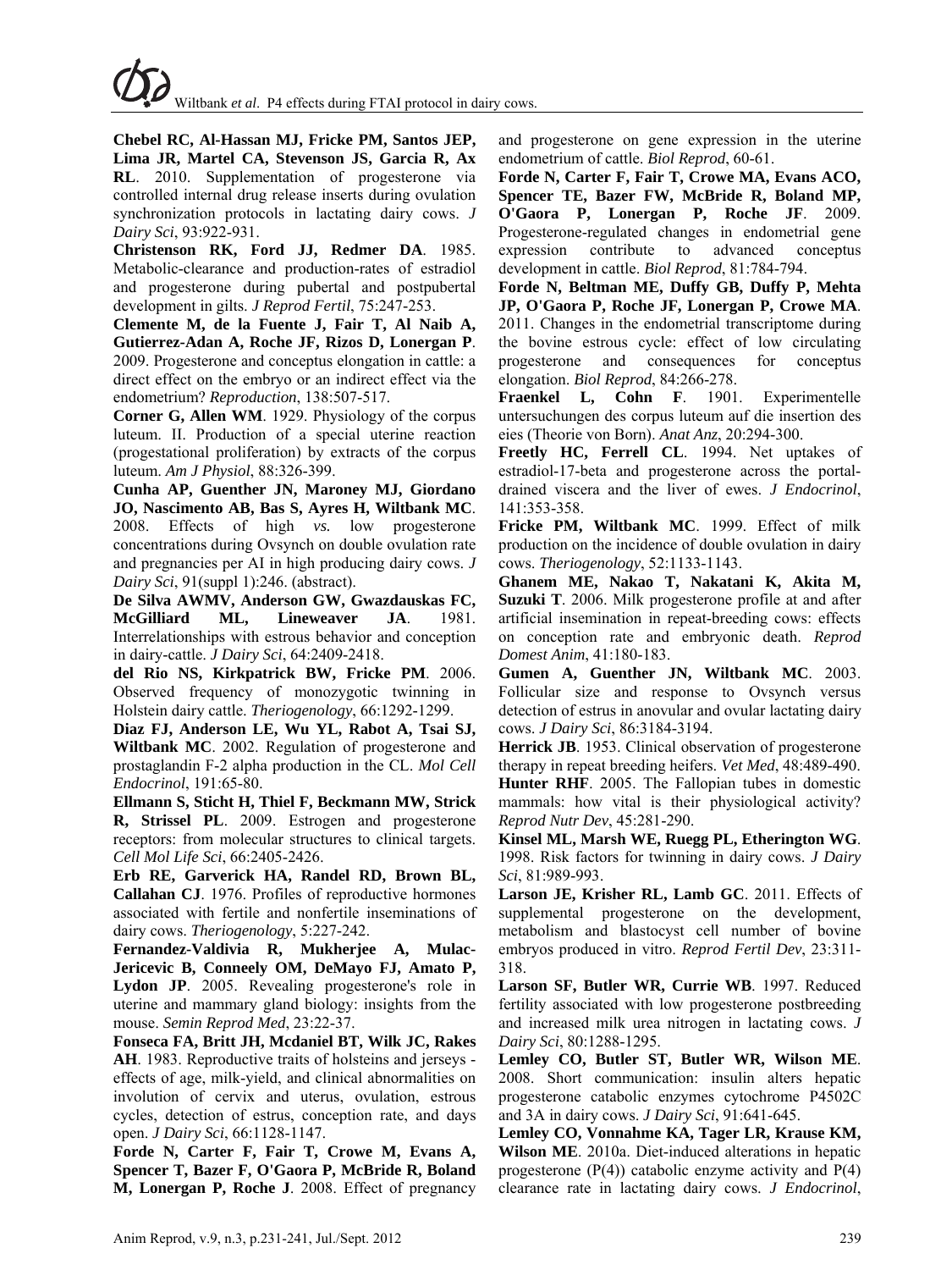205:233-241.

**Lemley CO, Wilmoth TA, Tager LR, Krause KM, Wilson ME**. 2010b. Effect of a high cornstarch diet on hepatic cytochrome P450 2C and 3A activity and progesterone half-life in dairy cows. *J Dairy Sci*, 93:1012-1021.

**Lonergan P, Woods A, Fair T, Carter F, Rizos D, Ward F, Quinn K, Evans A**. 2007. Effect of embryo source and recipient progesterone environment on embryo development in cattle. *Reprod Fertil Dev*, 19:861-868.

**Lopez H, Caraviello DZ, Satter LD, Fricke PM, Wiltbank MC**. 2005a. Relationship between level of milk production and multiple ovulations in lactating dairy cows. *J Dairy Sci*, 88:2783-2793.

**Lopez H, Sartori R, Wiltbank MC**. 2005b. Reproductive hormones and follicular growth during development of one or multiple dominant follicles in cattle. *Biol Reprod*, 72:788-795.

**Lucy MC**. 2001. ADSA Foundation Scholar Award - Reproductive loss in high-producing dairy cattle: where will it end? *J Dairy Sci*, 84:1277-1293.

**Magnus V**. 1901. Ovariets betydning for svangerskabet med soerligt hensyn til corpus luteum. *Norsk Mag Loegevidensk* 62:1138-1142.

**Mann GE, Lamming GE**. 1999. The influence of progesterone during early pregnancy in cattle. *Reprod Domest Anim*, 34:269-274.

**Martins JPN, Policelli RK, Neuder LM, Raphael W, Pursley JR**. 2011. Effects of cloprostenol sodium at final prostaglandin F-2 alpha of Ovsynch on complete luteolysis and pregnancy per artificial insemination in lactating dairy cows. *J Dairy Sci*, 94:2815-2824.

**McNeill RE, Sreenan JM, Diskin MG, Cairns MT, Fitzpatrick R, Smith TJ, Morris DG**. 2006. Effect of systemic progesterone concentration on the expression of progesterone-responsive genes in the bovine endometrium during the early luteal phase. *Reprod Fertil Dev*, 18:573-583.

**Moreira F, de la Sota RL, Diaz T, Thatcher WW**. 2000. Effect of day of the estrous cycle at the initiation of a timed artificial insemination protocol on reproductive responses in dairy heifers. *J Anim Sci*, 78:1568-1576.

**Morris D, Diskin M**. 2008. Effect of progesterone on embryo survival. *Animal*, 2:1112-1119.

**Murray M**. 1991. Microsomal cytochrome-P450 dependent steroid metabolism in male sheep liver - Quantitative importance of 6-beta-hydroxylation and evidence for the involvement of a P450 from the IIA subfamily in the pathway. *J Steroid Biochem Mol Biol*, 38:611-619.

**Murray M**. 1992. Participation of a cytochrome P450 enzyme from the 2C subfamily in progesterone 21 hydroxylation in sheep liver. *J Steroid Biochem Mol Biol*, 43:591-593.

**Niswender GD, Juengel JL, Mcguire WJ, Belfiore CJ, Wiltbank MC**. 1994. Luteal function - the estrouscycle and early-pregnancy. *Biol Reprod*, 50:239-247.

**Niswender GD, Juengel JL, Silva PJ, Rollyson MK, McIntush EW**. 2000. Mechanisms controlling the function and life span of the corpus luteum. *Physiol Rev*, 80:1-29.

**Parr RA, Davis IF, Miles MA, Squires TJ**. 1993. Liver blood-flow and metabolic-clearance rate of progesterone in sheep. *Res Vet Sci*, 55:311-316.

**Peluso JJ.** 2006. Multiplicity of progesterone's actions and receptors in the mammalian ovary. *Biol Reprod*, 75:2-8.

**Piccinato CA, Sartori R, Sangsritavong S, Souza AH, Grummer RR, Luchini D, Wiltbank MC**. 2010. In vitro and in vivo analysis of fatty acid effects on metabolism of 17 beta-estradiol and progesterone in dairy cows. *J Dairy Sci*, 93:1934-1943.

**Plym Forshell K, Andersson L, Pehrson B**. 1991. The relationships between the fertility of dairy cows and clinical and biochemical measurements, with special reference to plasma glucose and milk acetone. *Zentralbl Veterinarmed A*, 38:608-616.

Prime GR, Symonds HW. 1993. Influence of plane of nutrition on portal blood-flow and the metabolicclearance rate of progesterone in ovariectomized gilts. *J Agric Sci*, 121:389-397.

**Rivera FA, Mendonca LGD, Lopes G, Santos JEP, Perez RV, Amstalden M, Correa-Calderon A, Chebel RC**. 2011. Reduced progesterone concentration during growth of the first follicular wave affects embryo quality but has no effect on embryo survival post transfer in lactating dairy cows. *Reproduction*, 141:333-342.

**Sangsritavong S**. 2002. *Studies of steroid metabolism in dairy cattle*. Madison, WI: University of Wisconsin. Dissertation.

**Sangsritavong S, Combs DK, Sartori R, Armentano LE, Wiltbank MC**. 2002. High feed intake increases liver blood flow and metabolism of progesterone and estradiol-17 beta in dairy cattle. *J Dairy Sci*, 85:2831-2842.

**Sartori R, Bastos MR, Wiltbank MC**. 2010. Factors affecting fertilisation and early embryo quality in single- and superovulated dairy cattle. *Reprod Fertil Dev*, 22:151-158.

**Schwarzenberger F, Mostl E, Palme R, Bamberg E**. 1996. Faecal steroid analysis for non-invasive monitoring of reproductive status in farm, wild and zoo animals. *Anim Reprod Sci*, 42:515-526.

**Silva CC, Groome NP, Knight PG**. 1999. Demonstration of a suppressive effect of inhibin alphasubunit on the developmental competence of in vitro matured bovine oocytes. *J Reprod Fertil*, 115:381-388.

**Silva CC, Knight PG**. 2000. Effects of androgens, progesterone and their antagonists on the developmental competence of in vitro matured bovine oocytes. *J Reprod Fertil*, 119:261-269.

**Smith DL, Stinefelt BM, Blemings KP, Wilson ME**. 2006. Diet-induced alterations in progesterone clearance appear to be mediated by insulin signaling in hepatocytes. *J Anim Sci*, 84:1102-1109.